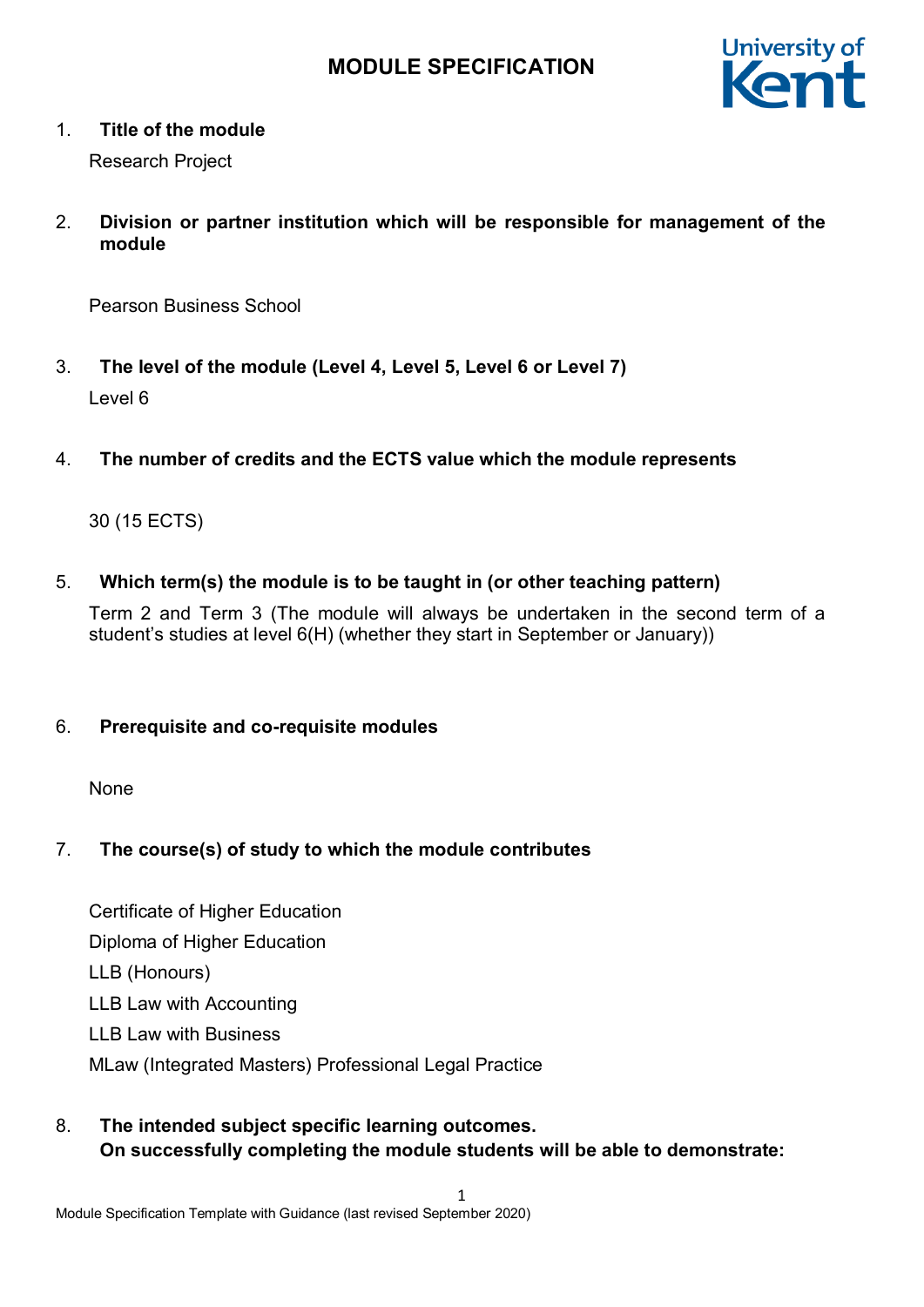

## **Knowledge and Understanding**

- 1. A systematic understanding of key aspects of their chosen area of research, together with an appreciation of the uncertainty, ambiguity and limits of knowledge.
- 2. Having identified the legal issue/s raised in the area selected for examination, the ability to identify, research and analyse relevant case and statute law, using both paper and electronic sources as appropriate.
- 3. Utilise accepted methods of referencing and citation for legal work and employ legal terminology accurately and correctly.

### **General Transferable Skills**

- 1. An ability to select key relevant issues for research, formulate them with clarity and precision, and conduct detailed research using appropriate methodology and relevant source material.
- 2. An ability to synthesise information derived from independent research distinguishing between relevant and irrelevant material; identifying gaps and inconsistencies; and evaluating reliability and quality of information – before critically analysing the results obtained and coming to a personal and reasoned judgment on the relevant issue.
- 3. An ability to manage their own learning whilst conducting research into a new area of law (or a new aspect within an area already covered), planning and implementing tasks under the supervision and guidance of a supervisor.
- 4. The capacity to reflect on their learning, critically evaluating its extent and identifying their current and future learning needs.
- 5. An ability to extract, explain and summarise key information from highly complex materials, describing and commenting upon particular aspects of current legal research, or equivalent advanced scholarship.
- 6. An ability to make appropriate use of information technology for the purposes of their professional work.
- 7. An ability to communicate information, ideas, problems and solutions, both orally and in writing, using language accurately and appropriately, to both specialist and nonspecialist audiences.

9. **The intended generic learning outcomes. On successfully completing the module students will be able to:**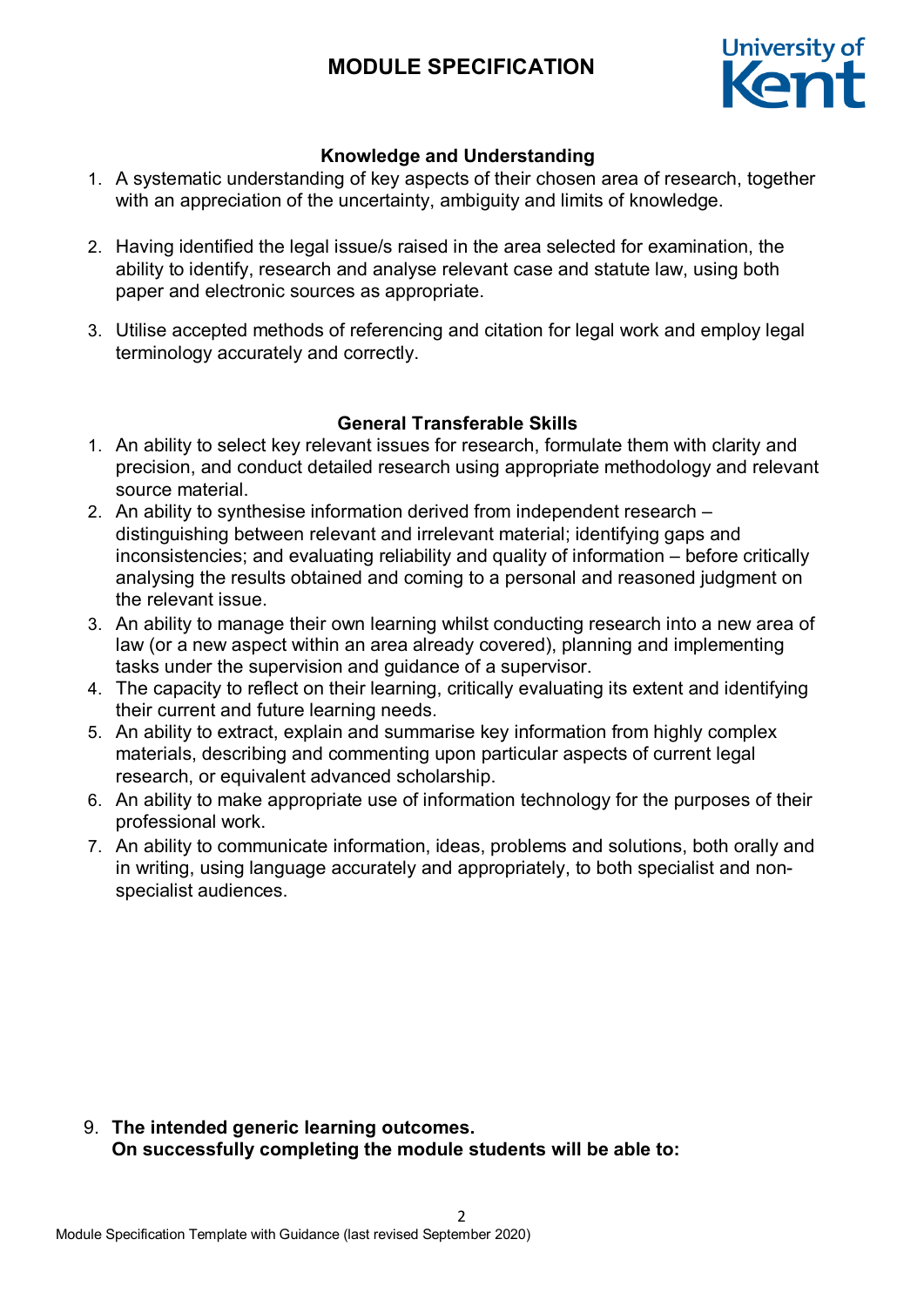

The aim of this module is to give students the opportunity to research into a foundation subject which particularly interests them and write up their findings as a report. It is envisaged that students will demonstrate some self-direction this project, though they will receive significant levels of support through research lectures and supervision. By the end of the module, learners should be able to conduct independent research into a new area, analysing and synthesising the data thereby collected, and be able communicate their findings accurately and effectively.

# 10. **A synopsis of the curriculum**

While studying this module, students will cover the following key areas:

- 1. The definition of the issue / question / area to be investigated.
- 2. How to use various primary and secondary sources within the research project.
- 3. Research Design: Outlining the various methods that are available in order to research a defined issue / question / area.
- 4. Data Analysis: the various methods that are available in order to analyse data collected. This will include considering the differences between analysing quantitative and qualitative data. 5. Devising Recommendations and Communicating Findings: Here insight will be provided on how best to substantiate conclusions / recommendations to withstand scrutiny when communicating the results of a research project.

# 11. **Reading list (Indicative list, current at time of publication. Reading lists will be published annually)**

All textbooks and practitioner materials will be updated annually. Textbooks will be held in the latest edition and older editions will be withdrawn.

|                                      | п | Title, author, publisher                                                                                                                                                                                                                                                                                                                                                                                 |
|--------------------------------------|---|----------------------------------------------------------------------------------------------------------------------------------------------------------------------------------------------------------------------------------------------------------------------------------------------------------------------------------------------------------------------------------------------------------|
| <b>Core Text</b>                     | п | Skills for Lawyers, Elkington, A et al, Legal Practice Guides                                                                                                                                                                                                                                                                                                                                            |
| <b>Recommended</b><br><b>Reading</b> | п | Effective Legal Research, Knowles, J, Sweet & Maxwell<br>Writing law dissertations: An introduction and guide to the conduct<br>of legal research, Salter, M & Mason, J. Pearson<br>Clinch, P. Legal information: what it is and where to find it, Institute<br>of Advanced Legal Studies Library<br>How to write better law essays, Foster, S, Pearson<br>How to study law, Bradney, A, Sweet & Maxwell |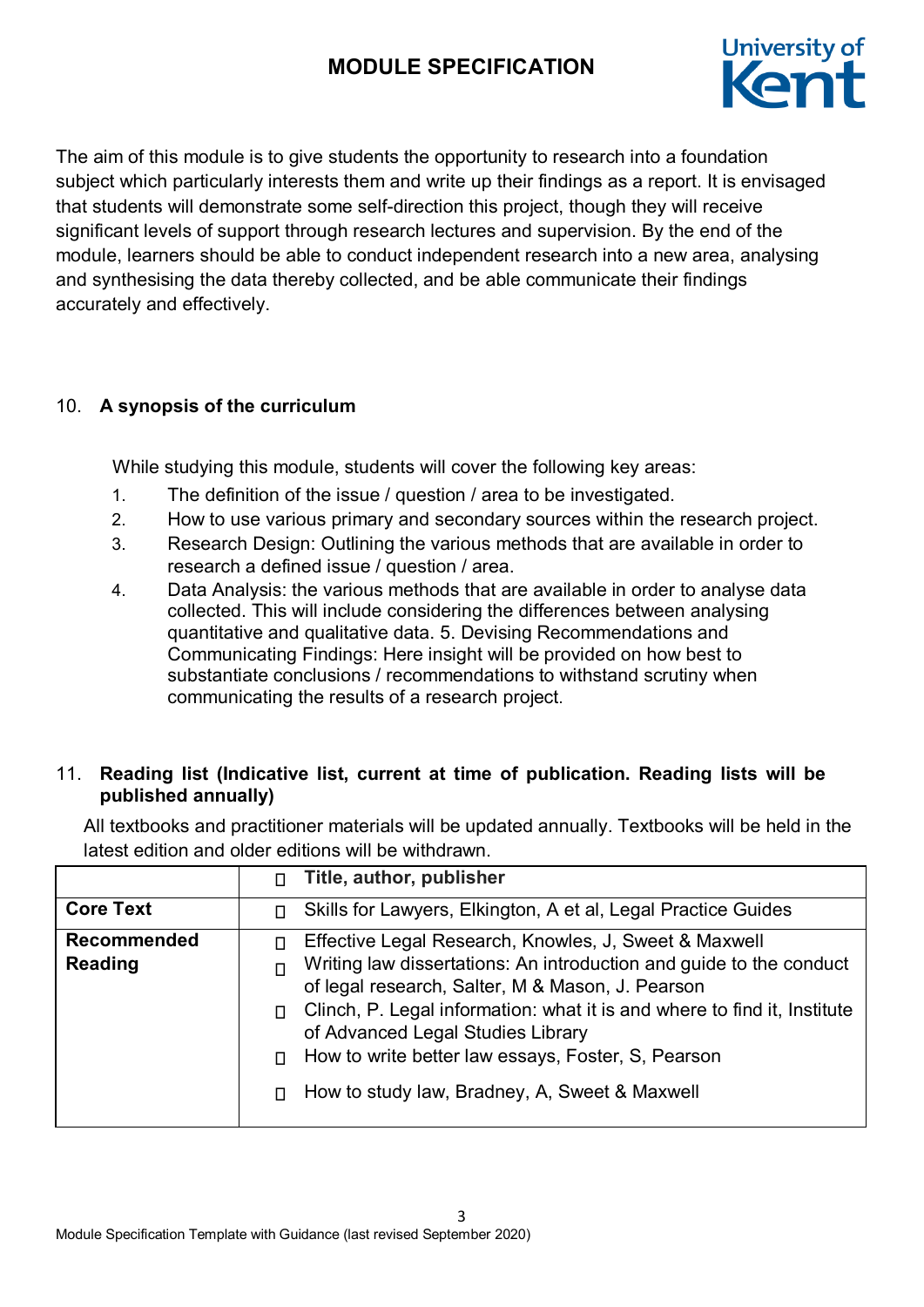

# 12. **Learning and teaching methods**

Approximately 8 hours of support will be given to students completing this module. This will take the form of lectures and group sessions on how to conduct research and write up the findings for the purposes of a report at the beginning of the module, followed by oneto-one supervision, with a maximum of 4 hours available for the latter.

| Activity                                                     | <b>Notional Hours of Study</b> |
|--------------------------------------------------------------|--------------------------------|
| Research lectures and workshops                              | 4                              |
| One to one supervision                                       | 4                              |
| Independent research and writing (including<br>presentation) | 292                            |
| Total                                                        | 300                            |

### 13. **Assessment methods**

13.1 Main assessment methods

This module will be assessed in three parts:

**Part A: Project Proposal –** Maximum 1000 words accounting for 10% of the total unit mark.

**Part B: Project Report** – Maximum of 8000 words (excluding bibliography). This will account for 80% of the total unit mark.

**Part C: Presentation / Q&A Assessment** – 20-minute presentation outlining project activities, findings and a critical reflection on the learning journey. This will be followed be a 10-minute Q&A session. This will account for 10% of the total unit mark.

# **A pass (40%) must be achieved in Part B (the project report) in order to pass the module.**

Formative feedback and advice on the direction of a student's work, will be provided by an allocated supervisor throughout the module.

# 13.2 Reassessment methods

N/A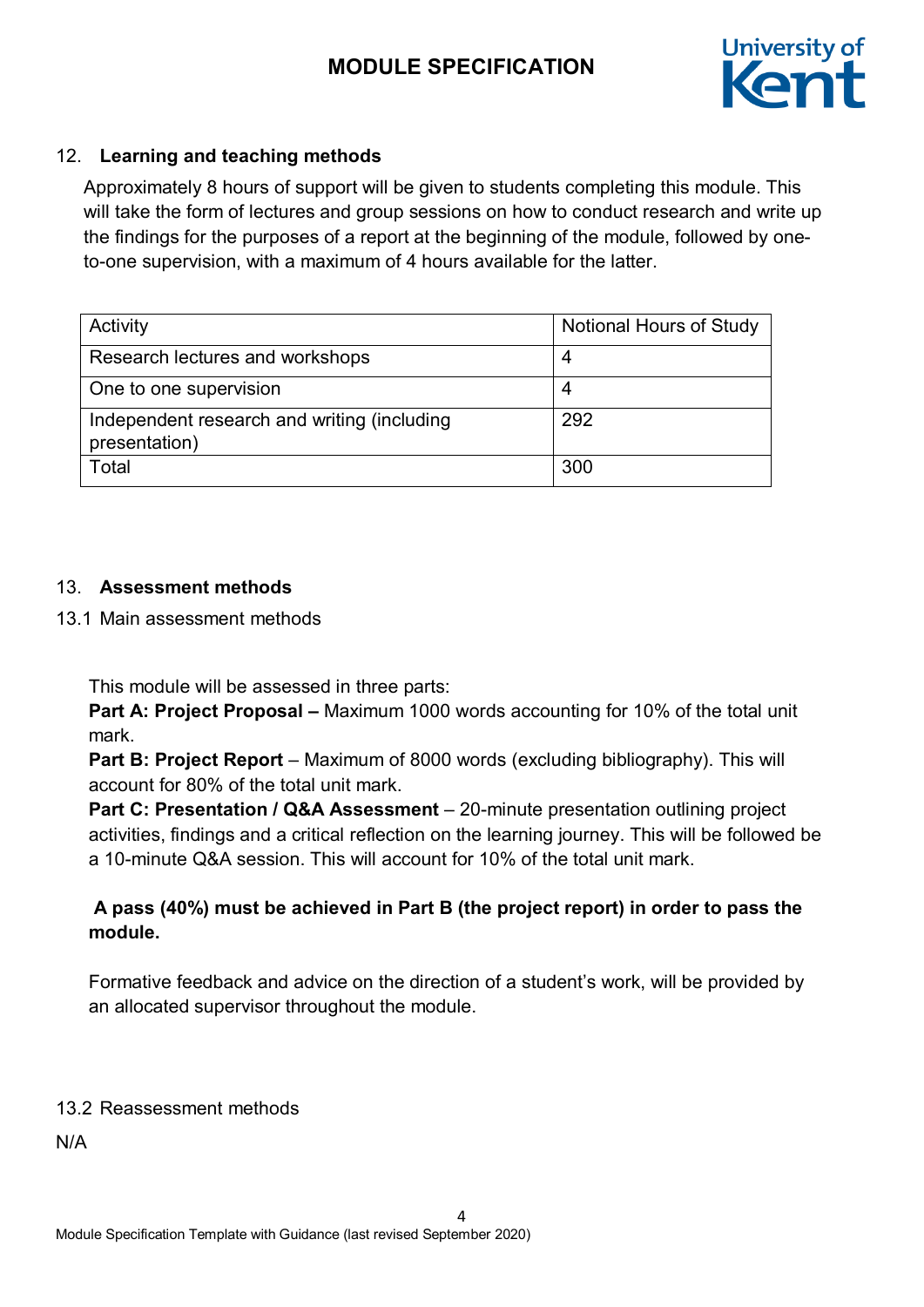

| 14. Map of module learning outcomes (sections 8 & 9) to learning and teaching |                                                 |  |  |  |  |  |
|-------------------------------------------------------------------------------|-------------------------------------------------|--|--|--|--|--|
| methods (section12) and methods of assessment (section 13)                    |                                                 |  |  |  |  |  |
|                                                                               | المستمر المستمر السناسا المستنقص المستنب الرزرز |  |  |  |  |  |

| 15. Module<br>learning<br>outcome |                           | KU<br>1 | KU<br>$\overline{c}$ | KU<br>3      | GT<br>S <sub>1</sub> | GT<br>S <sub>2</sub> | GT<br>S <sub>3</sub> | GT<br>S4     | GT<br>S5 | <b>GTS</b><br>6 | <b>GTS</b><br>$\overline{7}$ |
|-----------------------------------|---------------------------|---------|----------------------|--------------|----------------------|----------------------|----------------------|--------------|----------|-----------------|------------------------------|
| Learning/<br>teaching method      | <b>Hours</b><br>allocated |         |                      |              |                      |                      |                      |              |          |                 |                              |
| <b>Private Study</b>              | 292                       | X       | X                    | X            | X                    | X                    | X                    | X            | X        | X               | $\sf X$                      |
| <b>Group Study</b>                | $\overline{4}$            |         | $\mathsf{X}$         | $\mathsf{X}$ |                      |                      |                      |              | X        | X               | $\sf X$                      |
| <b>Supervision</b>                | $\overline{4}$            | X       |                      | $\mathsf{X}$ |                      | X                    |                      |              | X        |                 | X                            |
| <b>Assessment</b><br>method       |                           |         |                      |              |                      |                      |                      |              |          |                 |                              |
| Research proposal                 |                           |         | $\mathsf{X}$         | X            | X                    |                      |                      |              |          |                 | $\sf X$                      |
| Report                            |                           | X       | X                    | X            | X                    | X                    | X                    | X            | X        | X               | $\sf X$                      |
| Presentation /<br>Q&A             |                           | X       | X                    | X            | X                    |                      |                      | $\mathsf{X}$ |          |                 | $\sf X$                      |

### **15.Inclusive module design**

The Collaborative Partner recognises and has embedded the expectations of current equality legislation, by ensuring that the module is as accessible as possible by design. Additional alternative arrangements for students with Inclusive Learning Plans (ILPs)/declared disabilities will be made on an individual basis, in consultation with the relevant policies and support services.

The inclusive practices in the guidance (see Annex B Appendix A) have been considered in order to support all students in the following areas:

- a) Accessible resources and curriculum
- b) Learning, teaching and assessment methods

#### **16. Campus(es) or centre(s) where module will be delivered**

Pearson College London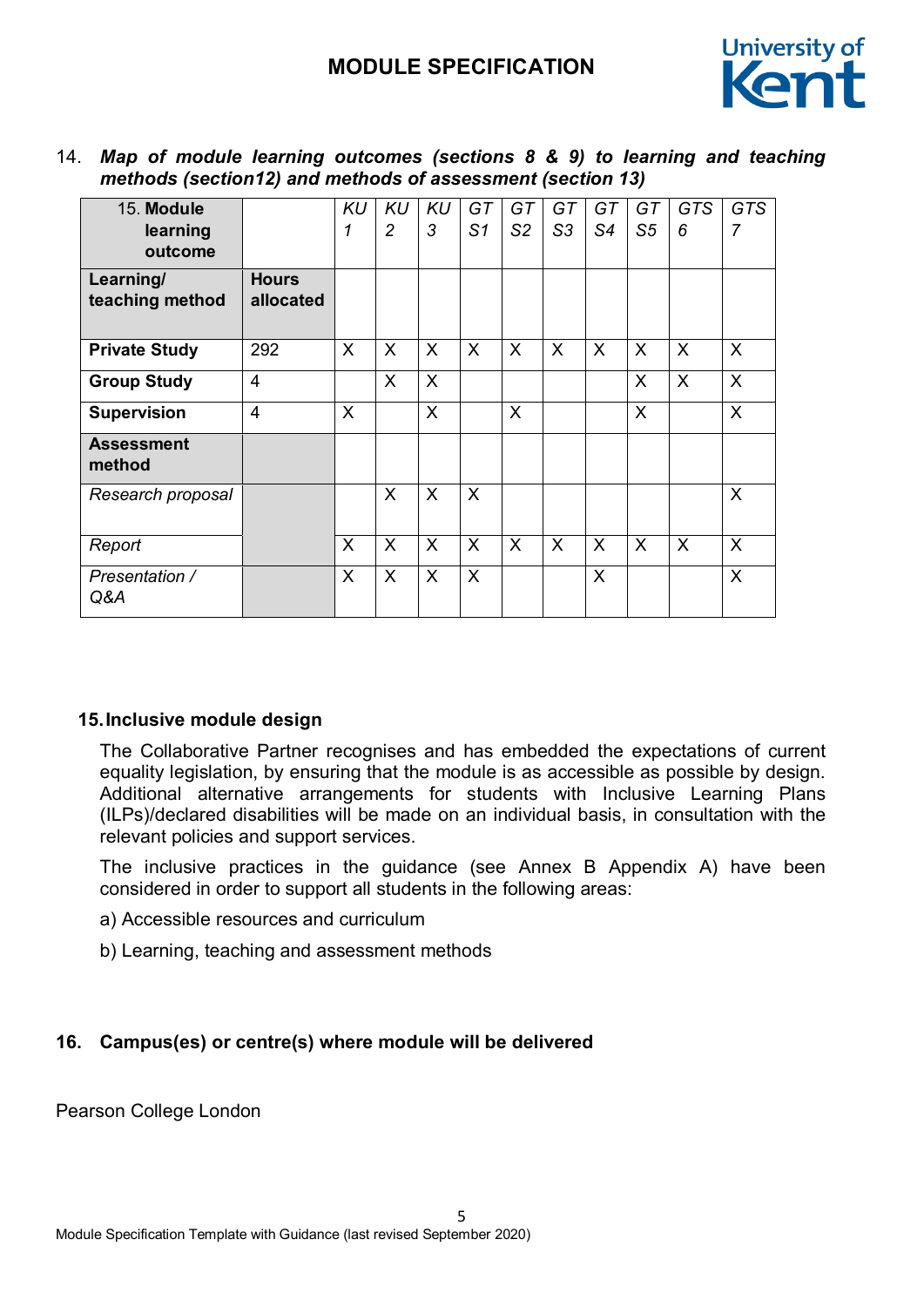

#### **17. Internationalisation**

All the modules on the MLaw/LLB programme incorporate an international dimension wherever and whenever appropriate. This includes specific areas, such as EU statutory provisions in Contract and Employment Law and Human Right issues in Constitutional and Criminal Law, alongside an all-pervasive discussion of the effects of international law on English Law as a whole. In addition to the formal incorporation of international jurisprudence within the programme, the students are actively encouraged to participate in the numerous opportunities the College offers involving comparative analysis within the business world including guest speakers, industry workshops, alumni events, etc. Specifically, the MLaw/LLB programme provides a number of opportunities for all law students to participate in educational visits to various international institutions within the legal environment including the EU (in Strasbourg, Brussels and Luxembourg), the International Court of Justice in the Hague and the Nuremberg Trials Court House. These trips are heavily subsidised by the college to ensure affordability and maximum participation.

#### **18. Partner College/Validated Institution**

Pearson College

### **19. University Division responsible for the course**

Division for the study of Law, Society and Social Justice